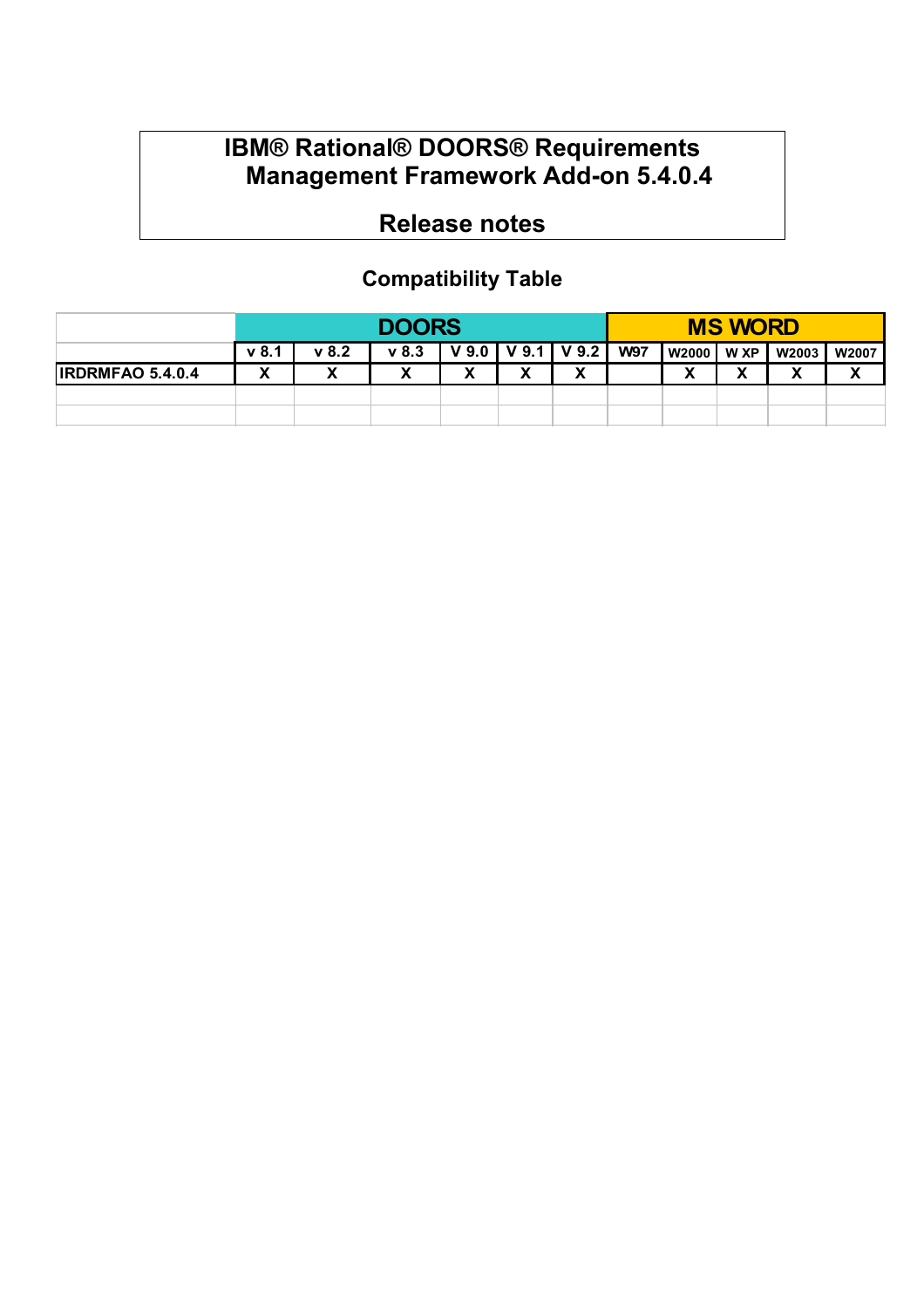### *IBM® Rational® DOORS® Requirements Management Framework Add-on 5.4.0.4*

October 2010

Some previous versions of this product were delivered by Telelogic as a PS Asset named DOORS T-REK. Any installed version of DOORS T-REK must be uninstalled before installing IBM® Rational® DOORS® Requirements

Management Framework Add-on. In case of usage of the RCM component of DOORS T-REK, inactivate all RCM

triggers before the uninstallation of DOORS T-REK.

The FLEXLM feature required to execute IRDRMFAO is different from the DOORS T-REK license feature. The new feature name is now IRDRMFAO and no more DTREK.

### **Compatibility**

- This version is compatible with DOORS 8.1, DOORS 8.2, DOORS 8.3, DOORS 9.0, DOORS 9.1 and DOORS 9.2.
- Only the DOORS concepts existing in DOORS 8.1 are supported.
- The traceability views have been modified to be compatible with DOORS WEB ACCESS
- This version is compatible with Office 2000, Office XP, Office 2003 and Office 2007.
- The fix 2 of IRDRMFAO 5.4 is required for compatibility with DOORS 9.2.0.1
- The fix 3 of IRDRMFAO 5.4 is required for compatibility with DOORS 9.2.0.3
- Some GUI elements in the dashboard dialog boxes have been modified for this fix. The dashboard manual has been updated.

Because of the new encryption mechanism since DOORS 9.1, this version is provided as two different setup programs:

- **ratlDOORS** RequirementsFrmwork 5-4-0-4 setup81 90.exe: for DOORS 8.1, DOORS 8.2, DOORS 8.3, DOORS 9.0
- **ratlDOORS\_RequirementsFrmwork\_5-4-0-4.exe**: for DOORS 9.1 and DOORS 9.2

### **Corrections**

| Component | <b>CR</b> | <b>Description</b>                                                                                  |
|-----------|-----------|-----------------------------------------------------------------------------------------------------|
| Exchange  | 971       | On DOORS 8.3, importing with RMF Exchange a<br>module with more than 500 links originating from one |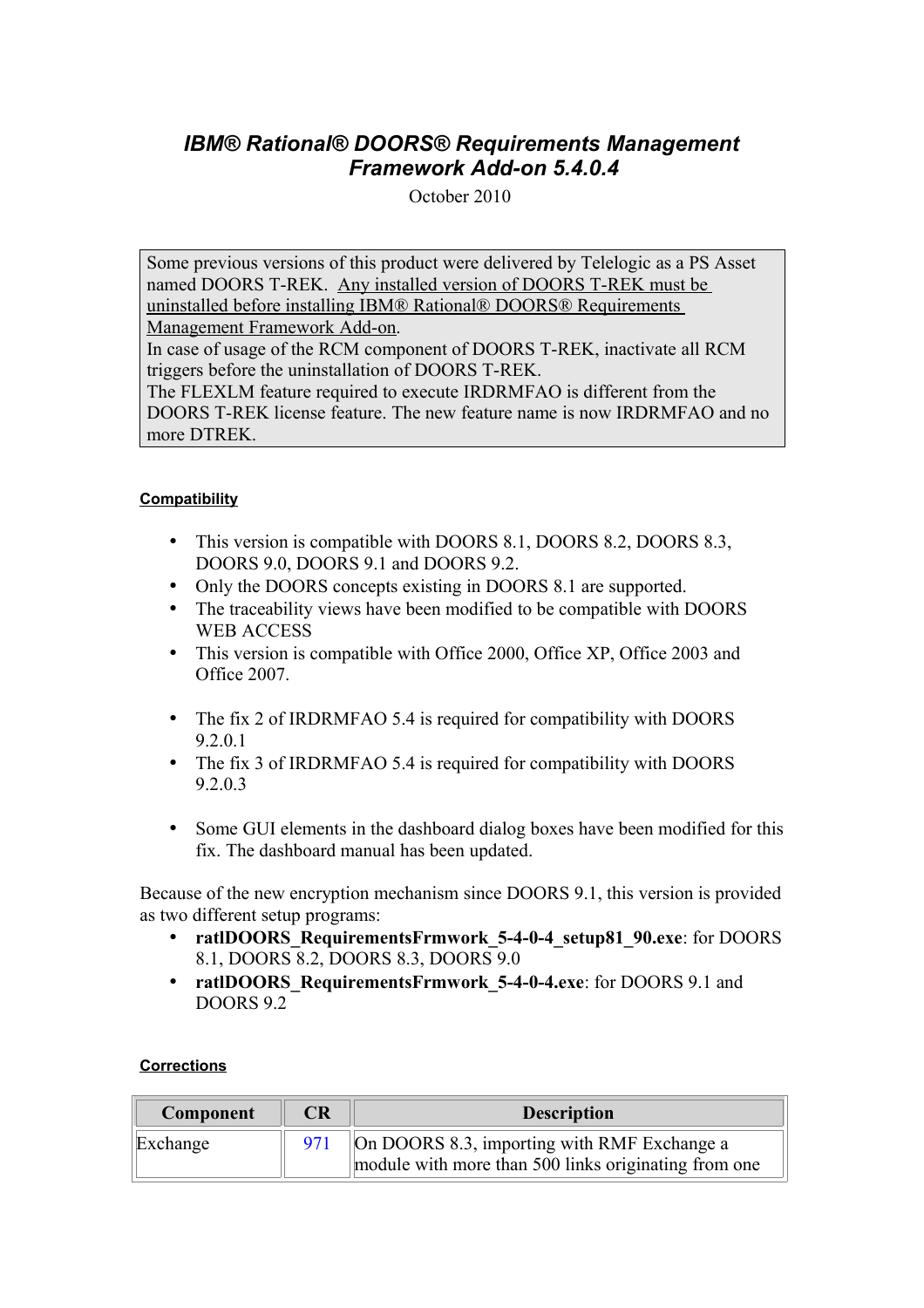|                            |     | object fire an exception "stack overflow" and the<br>operation is stopped. The problem has been solved by<br>writing a more optimized code in the import operation.                                                                                                                                                                                                                |  |
|----------------------------|-----|------------------------------------------------------------------------------------------------------------------------------------------------------------------------------------------------------------------------------------------------------------------------------------------------------------------------------------------------------------------------------------|--|
| <b>RCM</b>                 | 972 | Error when assigning a CR to a user that belongs to the<br>group of CR managers : ERROR: Cannot modify the<br>access rights of 'CR': The user 'admin TREK' doesn't<br>have control access                                                                                                                                                                                          |  |
| WEXP, Spooler              | 973 | The export mode "As Book / As Table" selected in the<br>GUI is not taken into transferred to the spooler, and only<br>the default mode (As Book) was possible in batch mode.<br>Thios option is now taken into account in interactive and<br>batch mode.                                                                                                                           |  |
| Exchange                   | 974 | When using the option "move existing objects according<br>source" on RMF 5.4.0.3 and all previous versions in<br>Exchange import operation, the reorganization of the<br>updated module structure may fail with a DXL error<br>message display. The reorganization algorithm has been<br>corrected to suppress this error.                                                         |  |
| <b>RCM</b> filtering       | 977 | a DOC configuration whose version number would<br>contain a "." in the suffix would not be displayed                                                                                                                                                                                                                                                                               |  |
| RCM, data model            | 979 | The PUID column generates errors when displaying<br>Working objects in DWA. A similar error exists also for<br>RMF traceability columns. To update existing projects:<br>execute the "patch puid" script (correction of PUID and<br>traceability columns)<br>-you may also re-configure modules by applying the<br>DXL column (only for the PUID columns in the current<br>module) |  |
| Dashboard                  | 980 | updates and exports fail in batch                                                                                                                                                                                                                                                                                                                                                  |  |
| RCM / Close                | 981 | RCM->Close may not close the module if the number of<br>references to the module is greater than 1                                                                                                                                                                                                                                                                                 |  |
| Dashboard                  | 982 | the object scope of a metric is sometimes not recorded                                                                                                                                                                                                                                                                                                                             |  |
| Module<br>synchronization  | 985 | while synchronizing a view the justification of the<br>columns is ignored                                                                                                                                                                                                                                                                                                          |  |
| Convert rows to<br>Objects | 986 | Running "RMF/Convert rows to Objects" with the option<br>"Delete table after conversion" enabled, generates a<br>runtime error in DOORS 9.2.0.4                                                                                                                                                                                                                                    |  |
| <b>RMF</b> Menu            | 987 | the RMF menu can take a while to open if the current<br>folder is far from the root of the project                                                                                                                                                                                                                                                                                 |  |
| Project<br>Configuration   | 988 | The Project Configuration may crash if it is run in a row<br>just after upgrading a project                                                                                                                                                                                                                                                                                        |  |
| Exchange                   | 993 | deleted objects cannot be moved during an import<br>(ERROR: Cannot move object xxx after/below object<br>YYY)                                                                                                                                                                                                                                                                      |  |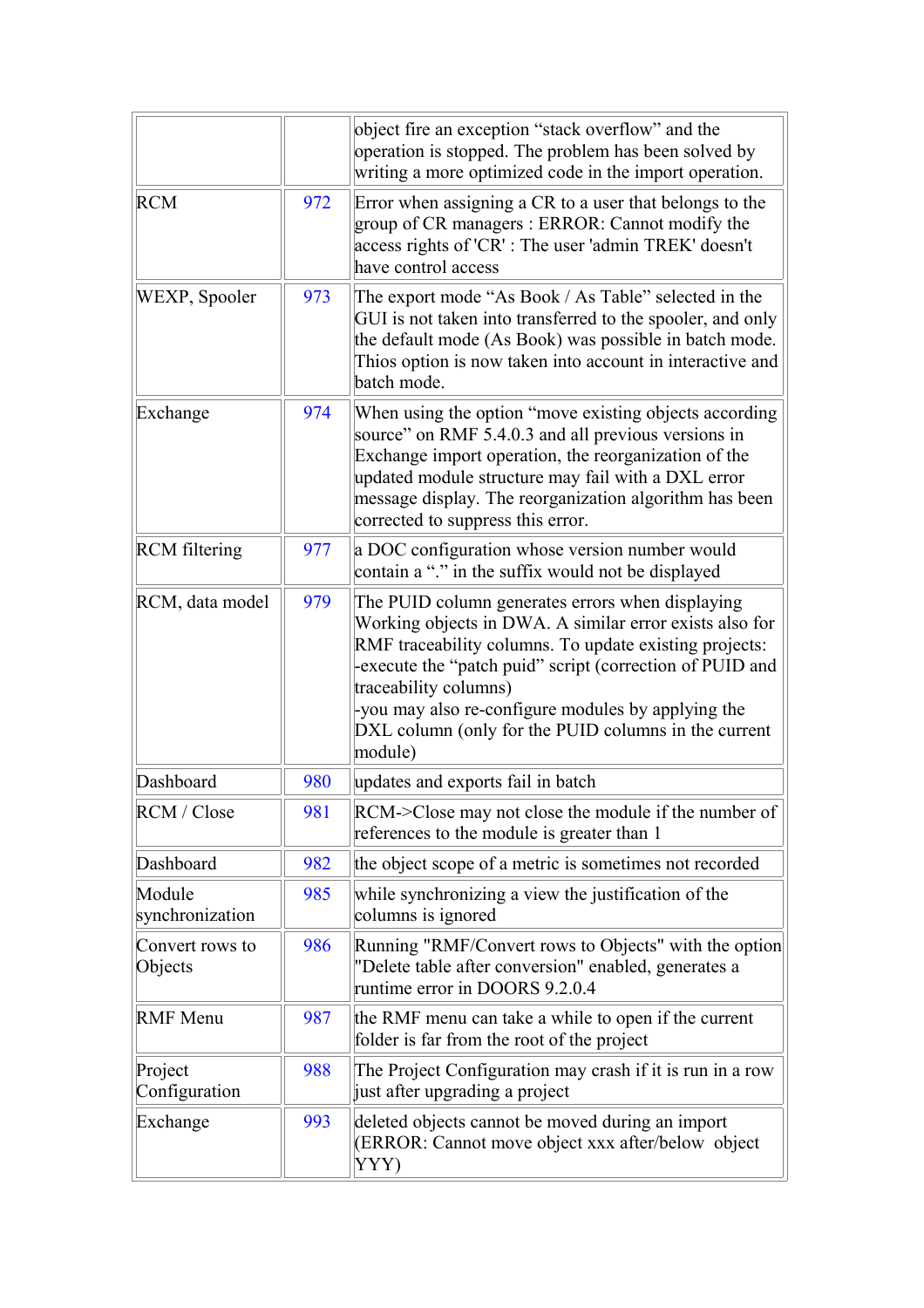| <b>RCM</b>      | 995  | add a new status "to be reviewed" in a the lifecycle of a<br><b>Change Request</b>                                                                                         |
|-----------------|------|----------------------------------------------------------------------------------------------------------------------------------------------------------------------------|
| <b>RCM</b>      | 996  | add a new group of users allowed to create Change<br>Requests (but not to review and manage them)                                                                          |
| <b>WEXP</b>     | 998  | When using MS Word 2000, isolated OLE are magnified<br>by $33\%$                                                                                                           |
| Project upgrade | 1001 | error while upgrading a project from TREK 5.2 (or<br>earlier) to RMF: "invalid default value 'RMF Objects' for<br>attribute 'RCM Control Mode'"                            |
| <b>WEXP</b>     | 1002 | when exporting using the current filter some objects may<br>not be exported (the one that would not have been visible)<br>if the filter of the view had been used instead) |
| Startup         | 1003 | RPE fails to open a DOORS session if RMF is installed                                                                                                                      |

#### **Known limitations**

- **Explorer** 
	- o The explorer is not able to manage a RMF project with too many items inside. The display of projects with more than 500 items will take too many time and memory resources. To cope with this limitation in the context of big projects, you should use the Scope concept to limit the size of the Explorer database, according to the part of the project you want to display.
	- o The object graph view may need a large amount of memory and time resources to be processed. You should use this feature only after having filtered the visible items to limit the number of objects to process.
- **Exchange** 
	- o The XML format processing used by Exchange is not very efficient because of the use of DXL script programming and not compiled code. The import operation may take a lot of time and memory resources to process the dataset. For example, the processing of 5000 objects to import will take several hours.
- Word generation
	- o Because of the architecture of the DOORS to Word generation operation, that needs an instance of Word to process the data, the export of large amount of data may take a lot of time and resources. The amount of resources used is also dependent of the used formats. In case of memory or time limit, you should process incrementally by exporting several smaller dataset.
- RCM